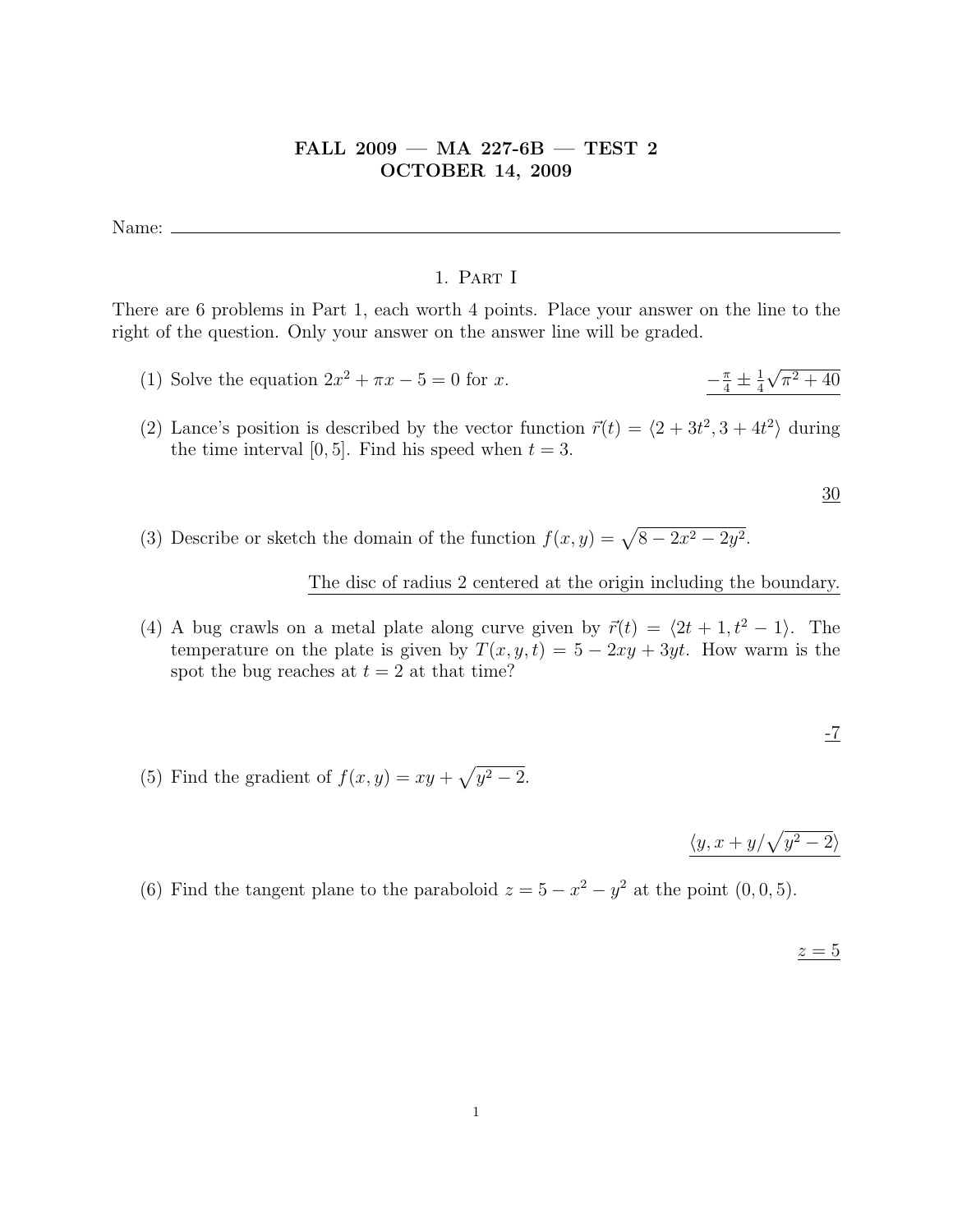#### 2. Part II

There are 2 problems in Part 2. The number of points to earn is indicated in each problem. On Part 2 problems partial credit is awarded where appropriate. Your solution must include enough detail to justify any conclusions you reach in answering the question. Points will be awarded for the correct reasoning. If you need to add assumptions in order to proceed, make the assumptions after explaining why they are reasonable.

- (1) (24 points) Consider the function  $f(x,y) = \sqrt{4x + y^2}$  for  $x, y \ge 0$  and the line L given by  $4x - 3y = 5$ .
	- (a) Check whether the points  $P = (2, 1)$  and  $Q = (8, 9)$  are on the line L.
	- (b) What is the distance between  $P$  and  $Q$ ?
	- (c) Find a parametrization for L which has constant speed one. Which values of the parameter correspond to P and Q?
	- (d) Find the profile function F of the function f along the line  $L$ ? (Imagine a perpendicular cut through the graph of the function by the plane  $4x - 3y = 5$ .)
	- (e) The values of F and f should be the same for corresponding points (well that's exactly the idea of the profile function). Check that this is so for P and Q.
	- (f) Find the directional derivative of f at the point  $P$  in the direction towards the point Q using the profile function.
	- $(g)$  State a formula for directional derivatives using the gradient of f.
	- (h) Compute the directional derivative using this formula.
	- (i) Compare the two results.

### Solution:

- (a) For a point to be on the line its coordinates have to satisfy the equation. Since  $4(2) - 3(1) = 5$  and  $4(8) - 3(9) = 5$  both points are on the line.
- (b) The vector joining the points is  $(6, 8)$ . Its length is their distance, so the distance is  $\sqrt{36 + 64} = 10$ .
- (c)  $\vec{r}(t) = \langle 2, 1 \rangle + \langle 6, 8 \rangle t$  passes through P and has the direction so it is a parametrization of the line but with the wrong speed (speed is 10). So reducing the speed by a factor of 10 gives the sought parametrization:  $\vec{r}(t) = \langle 2, 1 \rangle + \langle 6, 8 \rangle t/10$ .
- (d)  $F(t) = f(\vec{r}(t)) = \sqrt{9 + 4t + 16t^2/25}.$
- (e) Point P equals  $\vec{r}(0)$ . We have  $F(0) = 3 = f(2, 1)$ . Point Q equals  $\vec{r}(10)$ . Folld P equals  $r(0)$ , we have  $F(0) = 3$ <br> $F(10) = \sqrt{9 + 40 + 64} = \sqrt{32 + 81} = f(8, 9)$ .
- (f) The directional derivative at  $P$  is, by definition, the derivative of the profile function at the point corresponding to P, that is  $t = 0$ .  $F'(t) = (4 +$  $32t/25)/(2\sqrt{9+4t+16t^2/25})$ .  $F'(0) = 4/(2 \times 3) = 2/3$ .
- $(g)$  We showed in class that the directional derivative at P in direction of the unit vector  $\vec{u}$  is given by  $(\nabla f)(P) \cdot \vec{u}$ .
- (h)  $\vec{u} = \langle 6, 8 \rangle / 10 = \langle 3, 4 \rangle / 5$ ,  $\nabla f = \langle 4, 2y \rangle / (2\sqrt{4x + y^2})$ , and  $(\nabla f)(P) = \langle 4, 2 \rangle / 6 =$  $\langle 2, 1 \rangle /3$  give  $(D_{\vec{u}}f)(P) = \langle 3, 4 \rangle \cdot \langle 2, 1 \rangle /15 = (6 + 4)/15 = 2/3.$
- (i) The results in (f) and (h) coincide as it must be.